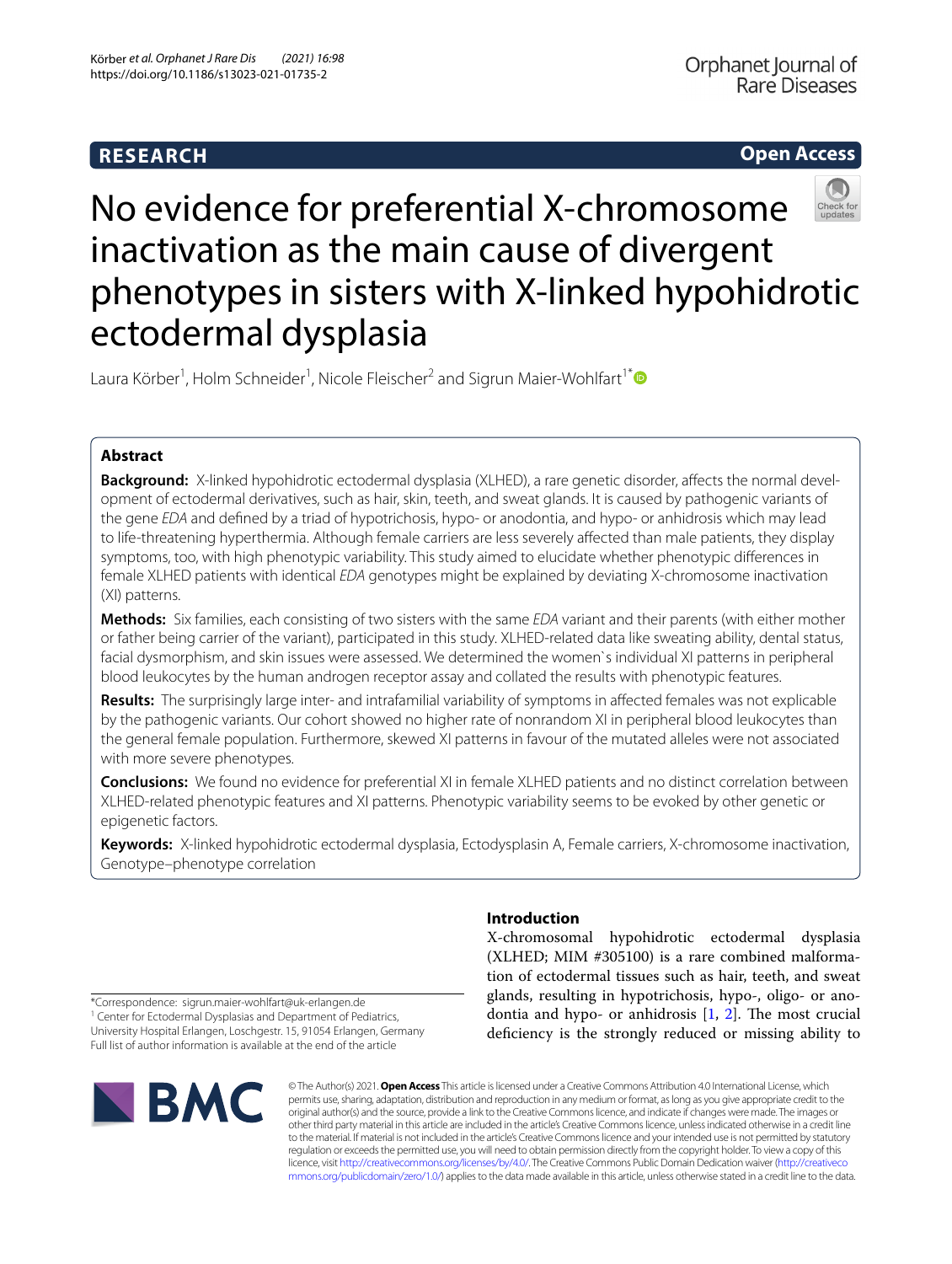sweat, potentially leading to life-threatening hyperthermia, especially in infants [\[3](#page-6-2)]. Numerous pathogenic variants of the ectodysplasin A gene (*EDA*; NM\_001399.4) are known to cause malfunctioning of the signaling protein EDA1  $[4]$  $[4]$ . The presence of a certain single nucleotide polymorphism (SNP) rs3827760 (c.1109T>C; p.Val370Ala) in the gene *EDAR* (NM\_022336.3; coding for the ectodysplasin A receptor) has been discussed to alleviate XLHED-related issues [[5\]](#page-6-4).

Beside the cardinal symptoms mentioned above, patients may show typical signs of facial dysmorphia (periorbital wrinkles and hyperpigmentation, frontal bossing, prominent lips, protruding ears). Due to the defective development of eccrine glands, individuals with XLHED often sufer from a very dry and/or eczematous skin, atrophic rhinitis, dry eyes, respiratory ailments, and in case of females, malformation of mammary glands  $[1,2,6-10]$ .

Following an X-linked recessive inheritance pattern, normally only hemizygous males show the complete cluster of symptoms while heterozygous women were primarily considered as carriers. Although many females heterozygous for an *EDA* variant are indeed more mildly afected than male patients, they often do present distinct symptoms of pathological significance. They may lack numerous teeth and sweating ability [\[6](#page-6-5)] and, as a result of defcient breast development (which goes as far as unior bilateral amastia), difficulties with breastfeeding are experienced frequently [[11\]](#page-6-6).

Female XLHED patients with identical pathogenic *EDA* variants (e.g., sisters) occasionally present phenotypic features that vary in expression, which might be explained through the mechanism of preferential X-chromosome inactivation (XI). Usually, women show a random inactivation of one of the two X chromosomes in each somatic cell, which leads to an approximate 50:50 ratio of maternal to paternal X-chromosome expression (lyonization for dosage compensation) [\[12](#page-6-7)]. However, there are also women with a preferential or skewed XI, a phenomenon occasionally (but not exclusively) found in carriers of X-linked diseases. In these cases the ratio differs in favour of one of the two X-chromosomes, mostly that of the healthy wild-type allele, probably due to selective advantages of these cells. Cases of XLHED were discussed previously in this context [13–16].

So far, XLHED patients have been treated merely symptomatically. However, a new therapeutic approach appears to be very promising: the prenatal administration of a recombinant EDA1 molecule, which has already been applied to several boys (named patient use) resulting in normal sweating ability and improved dentition [[17\]](#page-7-0). In order to evaluate this prenatal treatment, a clinical trial for yet unborn male patients is being prepared. The study presented here could lead to a better understanding of potential genotype–phenotype correlations in women with XLHED who have received only little scientific attention so far. These insights will most likely be of signifcance when it comes to the question whether afected females might also beneft from prenatal drug therapy.

## **Subjects and methods**

## **Study design and patients**

Six families (F1–F6), each consisting of two sisters (S1 and S2) and their parents (M, mother; one pair of siblings has diferent biological fathers), were included in this study. All sisters are carriers of pathogenic *EDA* variants with maternal inheritance in four and paternal inheritance in two of the familial cases.

## **DNA analysis**

DNA isolation from peripheral blood, polymerase chain reaction and subsequent Sanger sequencing were performed as described previously [[18\]](#page-7-1). Specifc oligonucleotide primer sequences and thermal cycling conditions for the detection of *EDA* and *EDAR* variants are available upon request.

## **Clinical status and tooth quantifcation**

Anthropometric data included body length in cm, weight in kg and body mass index (BMI) in  $\text{kg/m}^2$ . HED-relevant issues (including general health, heat intolerance, dentition, skin and hair abnormalities) were assessed by questionnaires and physical examinations.

## **Assessment of sweating ability**

Quantifcation of pilocarpine-induced sweating (volumetry) in an area of 57  $mm<sup>2</sup>$  of the forearm for 30 min using the Wescor 3700 device (Wescor, Logan, USA) was performed as described before [\[17\]](#page-7-0).

## **Face2Gene analysis**

Face2Gene [\(https://www.face2gene.com/\)](https://www.face2gene.com/), a next generation phenotyping tool developed by FDNA Inc. (Boston MA, USA), uses a facial recognition algorithm called DeepGestalt for evaluation of facial dysmorphisms. This technology quantifes similarities of facial frontal photographs of patients with hundreds of diferent syndromes the system has been trained on, resulting in a list of possible syndrome matches, ranked by a score called Gestalt Score (between 0 and 1) [\[19](#page-7-2)].

## **HUMARA assay**

The human androgen receptor (HUMARA) assay, a PCRbased method for the investigation of X-inactivation patterns, enables the discrimination between the maternal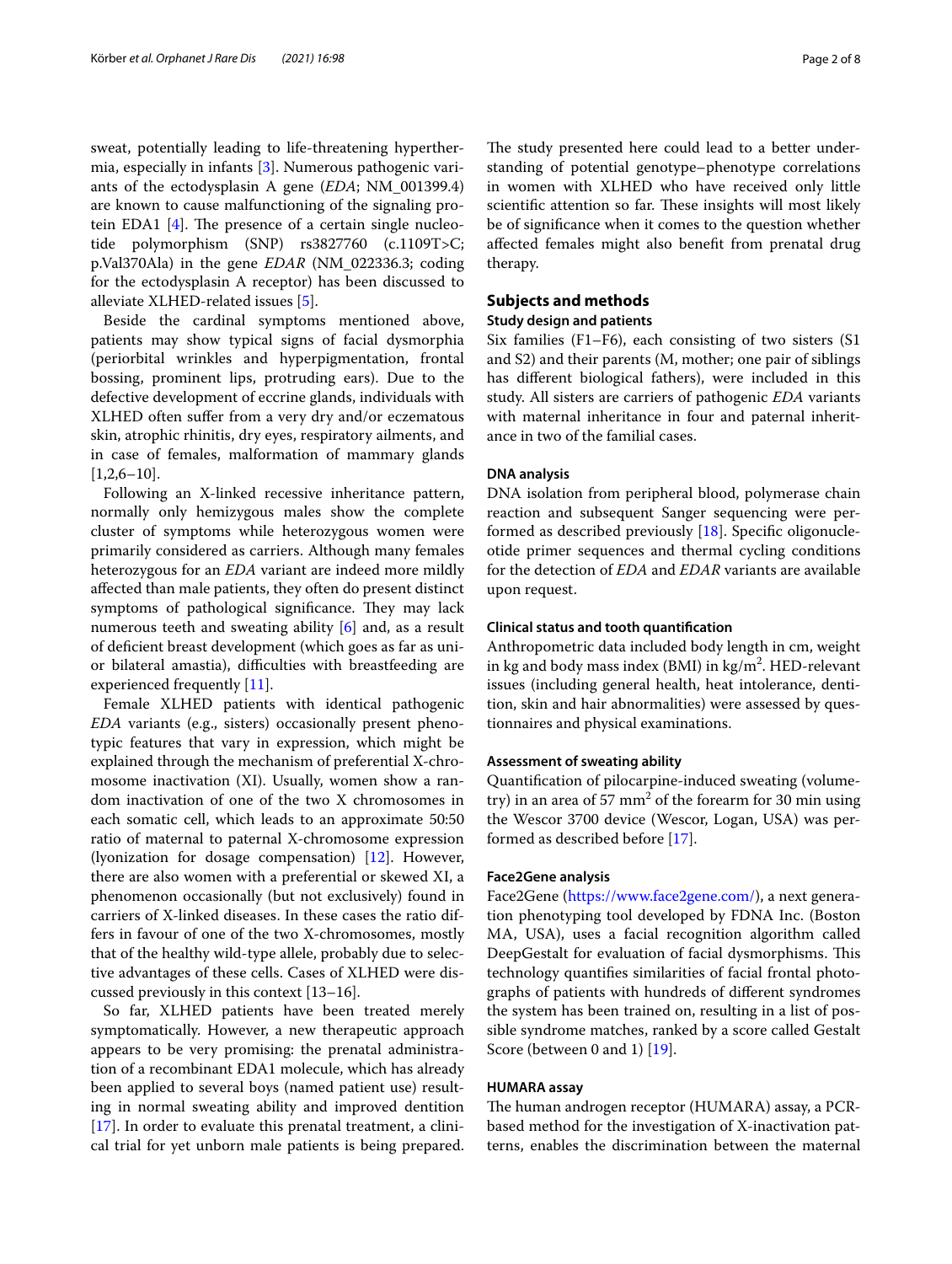and paternal as well as the active and inactive X chromosome. A highly polymorphic trinucleotide repeat of exon 1 of the *HUMARA* gene allows to distinguish the two alleles (via their individual nucleotide length) and is informative in about 90% of all females. Cleavage sites for methylation sensitive restriction enzymes (HpaII and CfoI) close to the polymorphism allow the determination of the active (unmethylated) and the inactive (methylated) allele [\[20](#page-7-3)]. After restriction enzyme digestion of the DNA and subsequent PCR amplifcation with a fuorophore-labeled forward primer, fragment analysis was carried out using a Beckman CEQ-8800 sequencer. The calculations for determining XI patterns were performed as described previously [[21\]](#page-7-4). XI ratios between 50:50 and 65:35% were scored as random, 66:34–80:20% as moderately skewed and>80:20% as highly skewed [\[22](#page-7-5)]. Two samples with known XI patterns (a random one with a proportion of 50:50% and a nonrandom one with a proportion of 100:0%) were used as controls.

## **Results**

Although growth retardation and underweight are not rare among XLHED patients (male and female), anthropometric assessment of our cohort (mean age: 32.88, SD: 12.63) revealed no abnormalities (mean body length: 166.31 cm, SD: 4.76; mean body weight: 70.41 kg, SD: 14.75; mean BMI: 25.81, SD: 5.24) [23-25]. The mean number of deciduous teeth in the maxilla was 9.1 (SD: 1.37) and in the mandible 9.0 (SD: 1.63), however, data were not ascertainable in six out of 16 cases (38%). On average, the total number of permanent teeth in the upper jaw was 11.38 (SD: 2.28) and 10.19 (SD: 3.73) in the lower jaw. Except for one subject (F6\_S1), all women were missing deciduous and/or permanent teeth, but with a high variability (Table [1](#page-2-0)).

56% of the afected women sufered from additional diseases, of which specifc allergies, urticaria, neurodermatitis and eczema might be associated with their XLHED carrier status. Furthermore, six out of 16 women (38%) reported to be photophobic and three (19%) had experienced recurrent conjunctivitis. Hearing impairments occurred in two (13%) of the patients (Table [2](#page-3-0)).

XLHED-related phenotypic features were assessed by the Face2Gene facial recognition algorithm and by patient questionnaires during the annual family conference of the German-Swiss-Austrian ectodermal dysplasia patient organization or during visits at the Center for Ectodermal Dysplasias in Erlangen. Except for two patients (F1\_S2 and F6\_S1), XLHED was among the list of possible syndrome matches suggested by Face2Gene (*Gestalt Scores* ranging from 0.06 to 0.38; male XLHED patients usually show scores of approximately 1.0, data not published). XLHED was not one of the syndrome matches suggested by Face2Gene when analyzing the

<span id="page-2-0"></span>**Table 1 Anthropometric measurements and tooth quantifcation**

| Code    | Age   | Length (in cm) | Weight (in kg) | BMI   | Number of deciduous teeth |          | <b>Number of permanent</b><br>teeth |               |
|---------|-------|----------------|----------------|-------|---------------------------|----------|-------------------------------------|---------------|
|         |       |                |                |       | Maxilla                   | Mandible | <b>Maxilla</b>                      | Mandible      |
| $F1_S1$ | 16    | 167            | 52             | 19    | 8                         | 6        | 12                                  | 10            |
| $F1_S2$ | 19    | 165            | 70             | 26    | 9                         | 10       | 13                                  | 14            |
| $F1_M$  | 50    | 170            | 70             | 24    | n/a                       | n/a      | 5                                   | $\mathbf 0$   |
| $F2_S1$ | 20    | 159            | 53             | 26    | 10                        | 6        | 8                                   | $5 (+ 1 DT)$  |
| $F2_S2$ | 17    | 170            | 63             | 22    | 10                        | 10       | 12                                  | 12            |
| $F2_M$  | 44    | 163            | 68             | 26    | 10                        | 10       | 11                                  | 11            |
| $F3_S1$ | 40    | 165            | 115            | 42    | n/a                       | n/a      | $11 (+ 1 DT)$                       | 9             |
| $F3_S2$ | 37    | 157            | 70             | 28    | n/a                       | n/a      | 14                                  | 11            |
| $F4_S1$ | 23    | 170            | 60.5           | 21    | 6                         | 9        | 10                                  | $11 (+ 2 DT)$ |
| $F4_S2$ | 21    | 165            | 55             | 20    | 8                         | 9        | 11                                  | 13            |
| F4_M    | 49    | 168            | 74             | 26    | n/a                       | n/a      | 12                                  | 13            |
| $F5_S1$ | 32    | 172            | 73             | 25    | 10                        | 10       | 13                                  | 14            |
| $F5_S2$ | 36    | 176            | 78             | 25    | 10                        | 10       | 12                                  | 10            |
| F6_S1   | 31    | 163            | 75             | 28    | 10                        | 10       | 14                                  | 14            |
| F6_S2   | 36    | 166            | 82             | 30    | n/a                       | n/a      | 11                                  | 7             |
| F6_M    | 55    | 165            | 68             | 25    | n/a                       | n/a      | 13                                  | 9             |
| Average | 32.88 | 166.31         | 70.41          | 25.81 | 9.1                       | 9.0      | 11.38                               | 10.19         |
| SD      | 12.63 | 4.76           | 14.75          | 5.24  | 1.37                      | 1.63     | 2.28                                | 3.73          |

*Abbreviations*: F, family; S, sister; M, mother; n/a, not available; DT, deciduous teeth; SD, standard deviation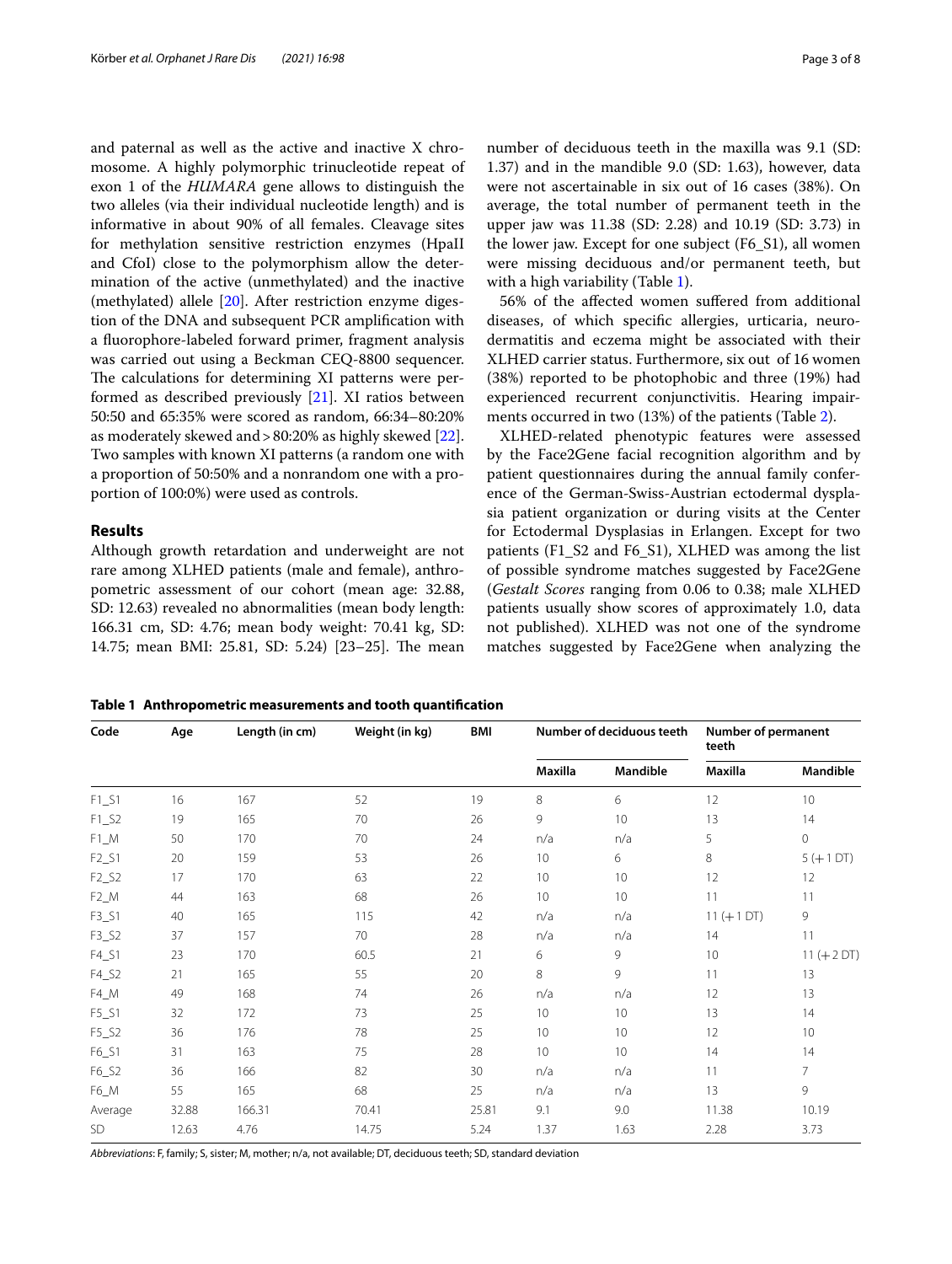| Code    | Diseases other than XLHED  | Recurrent eye problems | Hearing        |             |  |
|---------|----------------------------|------------------------|----------------|-------------|--|
|         |                            | Photophobia            | Conjunctivitis | impairment  |  |
| $F1_S1$ | Allergy                    | N                      | $\mathbb N$    | N           |  |
| $F1_S2$ | <b>NAD</b>                 | $\mathbb N$            | $\mathbb N$    | N           |  |
| $F1_M$  | <b>NAD</b>                 | N                      | $\mathbb N$    | N           |  |
| $F2_S1$ | Urticaria, neurodermatitis | Y                      | Y              | Y           |  |
| $F2_S2$ | <b>NAD</b>                 | Υ                      | $\mathsf{N}$   | N           |  |
| $F2_M$  | <b>NAD</b>                 | Y                      | $\mathsf{N}$   | N           |  |
| $F3_S1$ | <b>Diabetes</b>            | Y                      | $\mathsf{N}$   | Υ           |  |
| $F3_S2$ | <b>NAD</b>                 | Y                      | N              | $\mathbb N$ |  |
| $F4_S1$ | <b>NAD</b>                 | N                      | N              | $\mathbb N$ |  |
| F4_S2   | Hashimoto's thyroiditis    | $\mathsf{N}$           | Υ              | $\mathbb N$ |  |
| F4_M    | Hypothyroidism             | $\mathsf{N}$           | Υ              | $\mathbb N$ |  |
| F5_S1   | Glaucoma                   | Y                      | N              | $\mathbb N$ |  |
| $F5_S2$ | Hypothyroidism             | N                      | N              | $\mathbb N$ |  |
| F6_S1   | Hypothyroidism             | $\mathsf{N}$           | N              | $\mathbb N$ |  |
| F6_S2   | Allergy, eczema            | Ν                      | Ν              | Ν           |  |
| F6_M    | <b>NAD</b>                 | $\mathsf{N}$           | N              | $\mathbb N$ |  |

### <span id="page-3-0"></span>**Table 2 Medical history**

*Abbreviations*: F, family; S, sister; M, mother; NAD, no abnormality detected; Y, yes; N, no

portrait pictures of unafected mothers who served as negative controls.

Eleven out of 16 subjects (69%) reported skin problems like dry and eczematous skin or neurodermatitis. Furthermore, 13 women showed sparse and/or thin scalp hair (81%), sparse eyebrows (81%) and in ten cases also sparse eyelashes (63%). Breast abnormalities, often associated with breastfeeding difficulties, were noted in twelve (75%) of the patients (Table [3\)](#page-4-0).

Heat intolerance was reported by six out of 16 women (38%), although all subjects were able to sweat in at least some areas of their body. Hypohidrosis impaired daily life in four subjects (25%) and sporting activities in seven (44%) of the patients (Table [4\)](#page-4-1). Pilocarpine-induced sweat volume on the forearm was 28.3 µl on average (SD: 23.5) and was ranging from complete anhidrosis (F1\_S1) to normal sweating ability (Fig. [1](#page-4-2); mean pilocarpineinduced sweat volume of healthy women: 61  $\mu$ l [[6\]](#page-6-5)).

All familial variants identifed in this study are known to be pathogenic and are associated with severe phenotypes in affected males (Table  $5$ ) [18,26–29]. None of the participants carried the potentially compensating SNP rs3827760 in the gene *EDAR*. The HUMARA assay revealed that eleven out of 16 afected women (69%) display random, four (25%) moderately, and one (6%) highly skewed XI patterns. None of our female patients showed a complete inactivation of one of the two X chromosomes. Among the fve cases with skewed XI, this was in favour of the wild-type allele (indicated by the higher XI ratio for the mutated allele) only in patient F4\_M, while in the remaining four women (F3\_S1, F5\_S1, F6\_S1 and F6\_S2) the mutated allele was the preferentially active one (Table [5\)](#page-5-0).

A comparison of the sweating abilities and XI patterns revealed no distinct correlation (limitations of this assessment are discussed later in the text). For example, the families F1 and F2 show distinct intrafamilial variations with regard to their sweating abilities, but these differences are not refected by their XI status (all members with random XI ratios). Although patient F3\_S1 with negligible sweat production was found to have skewed XI in favour of the mutation-carrying cells, the complete opposite was true for F6\_S1, a woman with a similar XI pattern (also in favour of the mutated allele) but almost normal sweating ability.

## **Discussion**

One of the aims of this study was to gather and compare XLHED-related phenotypic features of females carrying pathogenic *EDA* variants, a group of patients who received only little scientifc attention so far. Furthermore, we intended to fnd out whether variations in the expression of XLHED-related symptoms might be explained by deviating XI patterns as already reported for other X-linked diseases. In these cases, women escape the normally balanced mosaicism and show an increased expression level in one of the cell populations, or a decreased one, respectively.

The portion of patients with nonrandom XI patterns in our cohort is marginally higher than in the general female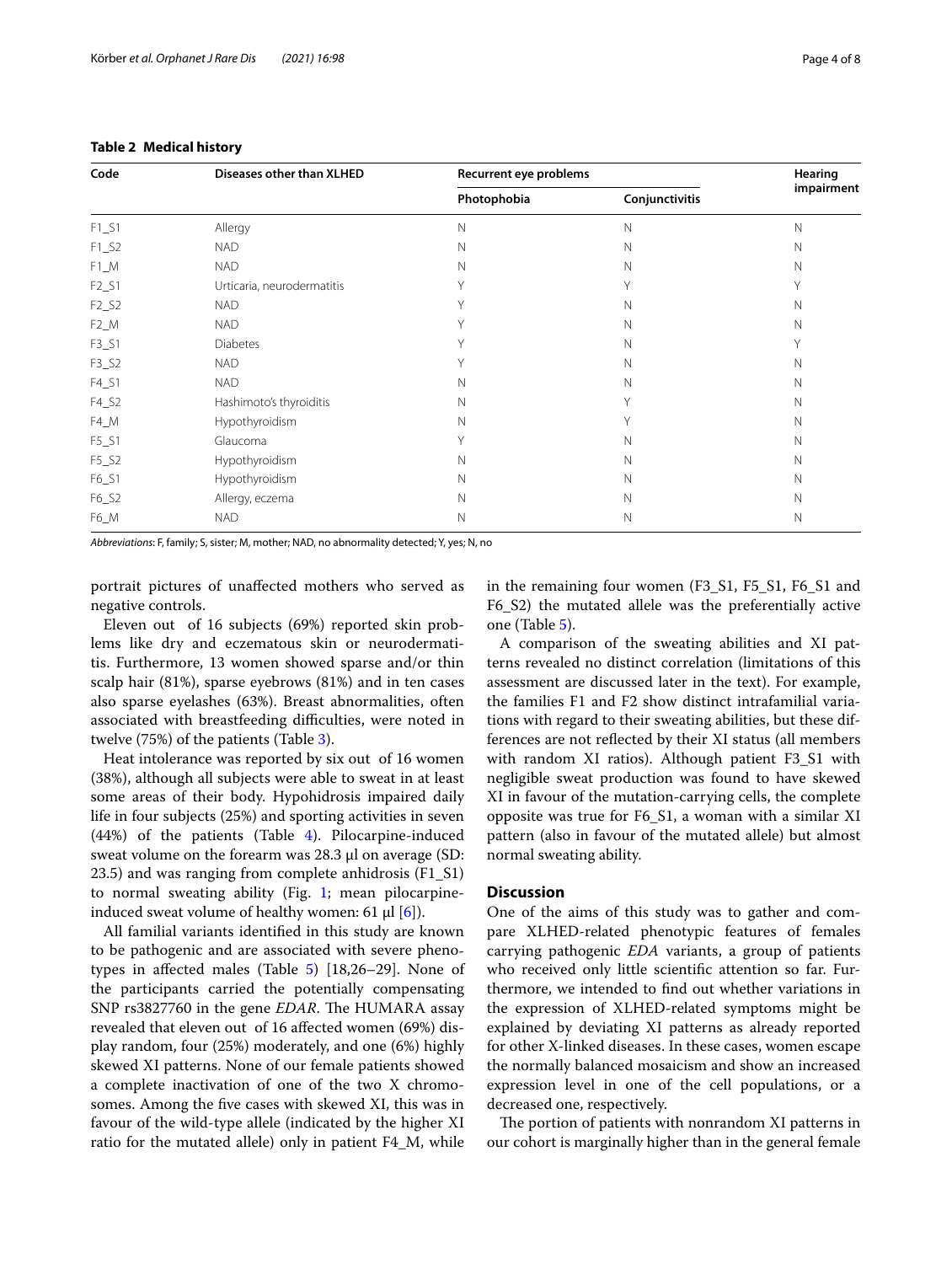## <span id="page-4-0"></span>**Table 3 Phenotypic features**

| Code                          | Gestalt Score*<br>$(0-1)$ | <b>Skin</b>                                 | Scalp hair                                     | Eyebrows                | <b>Eyelashes</b>        | <b>Breast</b>                                                 |
|-------------------------------|---------------------------|---------------------------------------------|------------------------------------------------|-------------------------|-------------------------|---------------------------------------------------------------|
| $F1_S1$                       | 0.1                       | Partially dry                               | <b>NAD</b>                                     | Sparse (esp. laterally) | <b>NAD</b>              | Size asymmetry                                                |
| $F1_S2$                       | u.a                       | <b>NAD</b>                                  | <b>NAD</b>                                     | <b>NAD</b>              | <b>NAD</b>              | <b>NAD</b>                                                    |
| $F1_M$                        | 0.15                      | Dry                                         | Sparse, thin                                   | Very sparse             | Very sparse             | No mammary gland<br>(left), no breastfeeding<br>(voluntarily) |
| F2_S1 0.1                     |                           | Neurodermatitis, dry<br>scalp               | Partially sparse                               | Sparse                  | Sparse                  | Soft mamillae                                                 |
| F <sub>2</sub> S <sub>2</sub> | 0.15                      | <b>NAD</b>                                  | Thin, strawy                                   | Sparse (esp. laterally) | Sparse (esp. laterally) | <b>NAD</b>                                                    |
| $F2_M$                        | 0.12                      | Thin skin, partially dry                    | Sparse, bald spots<br>(occipital)              | Sparse                  | Sparse                  | Breastfeeding difficulties                                    |
| $F3_S1$                       | 0.16                      | Partially eczematous, dry                   | Sparse, bald spots (hair-<br>line and lateral) | Sparse (esp. laterally) | Sparse                  | Flat mamillae                                                 |
| F3 S2                         | 0.13                      | Very dry                                    | <b>NAD</b>                                     | <b>NAD</b>              | Sparse                  | Size asymmetry                                                |
| $F4_S1$                       | 0.16                      | <b>NAD</b>                                  | Rather sparse                                  | Sparse (esp. laterally) | <b>NAD</b>              | <b>NAD</b>                                                    |
| $F4_S2$                       | 0.37                      | Partially dry                               | Rather sparse                                  | Sparse (esp. laterally) | <b>NAD</b>              | <b>NAD</b>                                                    |
| F4 M                          | 0.27                      | Dry                                         | Sparse, thin                                   | Rather sparse           | <b>NAD</b>              | Flat mamillae                                                 |
| $F5_S1$                       | 0.06                      | Dry                                         | Rather sparse                                  | Rather sparse           | Rather sparse           | Breastfeeding difficulties                                    |
| $F5_S2$                       | 0.15                      | <b>NAD</b>                                  | Rather sparse, thin                            | Sparse (esp. laterally) | Rather sparse           | No breastfeeding, benign<br>tumor                             |
| $F6_S1$                       | u.a                       | <b>NAD</b>                                  | Partially sparse                               | <b>NAD</b>              | <b>NAD</b>              | Breastfeeding difficulties<br>due to small mamillae           |
| F6_S2 0.38                    |                           | Eczematous (permanent<br>steroid treatment) | Sparse                                         | Sparse (esp. laterally) | Sparse                  | Breastfeeding difficulties                                    |
| F6_M 0.15                     |                           | Psoriasis                                   | Partially sparse                               | Sparse                  | Sparse                  | Breastfeeding difficulties                                    |

*Abbreviations*: \*, rounded; F, family; S, sister; M, mother; u.a., unable to assess; NAD, no abnormality detected; esp., especially

## <span id="page-4-1"></span>**Table 4 Data related to sweating ability and heat intolerance**

| Code    | <b>Reported heat</b><br>intolerance | <b>Body areas</b><br>with reported<br>sweating ability | <b>Reported impact</b><br>of reduced<br>sweating on: |               |  |
|---------|-------------------------------------|--------------------------------------------------------|------------------------------------------------------|---------------|--|
|         |                                     |                                                        | Daily life                                           | <b>Sports</b> |  |
| $F1_S1$ | Y                                   | Υ                                                      | N                                                    | Υ             |  |
| $F1_S2$ | Ν                                   | Υ                                                      | N                                                    | Ν             |  |
| $F1_M$  | Ν                                   | Υ                                                      | N                                                    | Υ             |  |
| $F2_S1$ | Y                                   | Υ                                                      | Υ                                                    | Υ             |  |
| $F2_S2$ | N                                   | Υ                                                      | Ν                                                    | Υ             |  |
| $F2$ _M | N                                   | Υ                                                      | N                                                    | N             |  |
| $F3_S1$ | Y                                   | Υ                                                      | Υ                                                    | Υ             |  |
| $F3_S2$ | N                                   | Υ                                                      | N                                                    | N             |  |
| $F4_S1$ | N                                   | Υ                                                      | N                                                    | N             |  |
| F4_S2   | N                                   | Υ                                                      | Ν                                                    | Ν             |  |
| F4_M    | Υ                                   | Υ                                                      | Ν                                                    | N             |  |
| $F5_S1$ | N                                   | Υ                                                      | Ν                                                    | Υ             |  |
| $F5_S2$ | N                                   | Υ                                                      | N                                                    | N             |  |
| F6_S1   | N                                   | Υ                                                      | N                                                    | N             |  |
| F6_S2   | Υ                                   | Υ                                                      | Υ                                                    | Ν             |  |
| F6_M    | Υ                                   | Υ                                                      | Υ                                                    | Υ             |  |

*Abbreviations*: F, family; S, sister; M, mother; Y, yes; N, no



<span id="page-4-2"></span>population, as approximately 10–30% (age-dependent) of unafected women present skewed XI patterns (deviations of percentage rates found in the literature result from variable defnitions of the threshold values for the XI ratios) [21,30-32]. The previously reported relation between the age of the women and higher skewing rates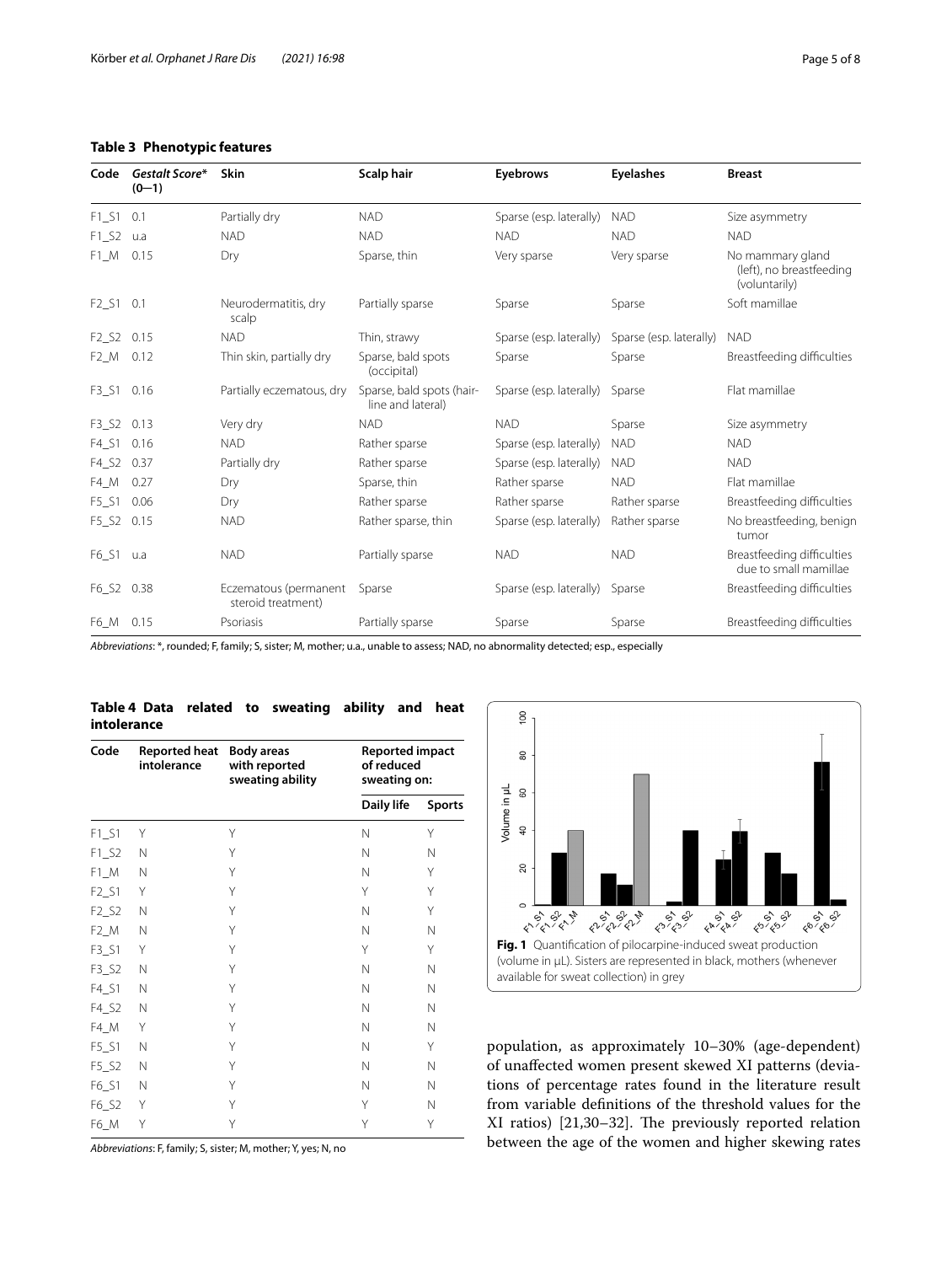| Code                | <b>EDA</b> variant | Changes<br>at the amino acid<br>level | <b>Predicted effect</b>                                | XI ratios in %<br>$(A1:A2)^*$ | Classification    |
|---------------------|--------------------|---------------------------------------|--------------------------------------------------------|-------------------------------|-------------------|
| $F1_S1$             | c.64_71dup8        | p.Cys25AlafsX35                       | Truncated, dysfunctional protein, possibly causing NMD | 51:49                         | Random            |
| $F1_S2$             | c.64_71dup8        | p.Cys25AlafsX35                       | Truncated, dysfunctional protein, possibly causing NMD | 54:46                         | Random            |
| $F1_M$              | c.64_71dup8        | p.Cys25AlafsX35                       | Truncated, dysfunctional protein, possibly causing NMD | 47:53                         | Random            |
| $F2_S1$             | c.917A>G           | p.Gln306Arg                           | Impaired receptor binding                              | 37:63                         | Random            |
| $F2_S2$             | c.917A>G           | p.Gln306Arg                           | Impaired receptor binding                              | 51:49                         | Random            |
| $F2$ _M             | c.917A>G           | p.Gln306Arg                           | Impaired receptor binding                              | 64:36                         | Random            |
| $F3_S1$             | c.871G > A         | p.Gly291Arg                           | Impaired receptor binding                              | 31:69                         | Moderately skewed |
| $F3_S2$             | c.871G > A         | p.Gly291Arg                           | Impaired receptor binding                              | 65:35                         | Random            |
| $F3_F$              | c.871G > A         | p.Gly291Arg                           | Impaired receptor binding                              |                               |                   |
| $F4_S1$             | c.467G > A         | p.Arg156His                           | Abolished furin cleavage                               | 46:54                         | Random            |
| $F4_S2$             | c.467G > A         | p.Arg156His                           | Abolished furin cleavage                               | 39:61                         | Random            |
| $F4$ <sub>_</sub> M | c.467G > A         | p.Arg156His                           | Abolished furin cleavage                               | 30:70                         | Moderately skewed |
| $F5_S1$             | c.1045G>A          | p.Ala349Thr                           | Impaired receptor binding                              | 76:24                         | Moderately skewed |
| $F5_S2$             | c.1045G>A          | p.Ala349Thr                           | Impaired receptor binding                              | 61:39                         | Random            |
| $F5_F$              | c.1045G>A          | p.Ala349Thr                           | Impaired receptor binding                              |                               |                   |
| F6_S1               | c.1133C > T        | p.Thr378Met                           | Impaired receptor binding                              | 81:19                         | Highly skewed     |
| F6_S2               | c.1133C > T        | p.Thr378Met                           | Impaired receptor binding                              | 71:29                         | Moderately skewed |
| F6_M                | c.1133C > T        | p.Thr378Met                           | Impaired receptor binding                              | 54:46                         | Random            |

<span id="page-5-0"></span>**Table 5** *EDA* **genotypes of afected individuals and X-chromosome inactivation patterns**

*Abbreviations*: F, family; S, sister; M, mother; NMD, nonsense-mediated decay; A1, allele 1 (the shorter allele); A2, allele 2 (the longer allele); **\***rounded mean values of the experiments using HpaII and CfoI, respectively; bold values mark the alleles with the disease-causing *EDA* variant

was not observed in our group of patients, which might be due to the limited cohort size.

We did not fnd a distinct correlation between disease manifestation and the XI pattern, concluding that XI is not the only explanation for phenotypic diferences between female carriers of the same pathogenic *EDA* variant. Martínez-Romero et al. report similar results in their cohort of female XLHED patients in Spain [\[16](#page-7-6)]. Although XI patterns are usually comparable among the diferent tissues of the same individual, cases of tissuespecifc discordance have been reported, too. Furthermore, this variability seems to be age-dependent and is particularly evident in women older than 60 years [32– 35]. Peripheral blood leukocytes are commonly used for the investigation of selection mechanisms in XI-associated diseases, not only due to their easy accessibility but also to the high cell division rate. This leads to a higher selection pressure on cells carrying proliferation-inhibiting mutations and therefore on average to slightly higher rates of skewed XI  $[36, 37]$  $[36, 37]$  $[36, 37]$  $[36, 37]$  $[36, 37]$ . The XI patterns of blood and saliva in a Danish XLHED cohort showed a strong correlation [\[38](#page-7-9)]. Although determination of XI patterns in peripheral blood leukocytes by the HUMARA assay is a well-established procedure, there are limitations of the method and the current study. For example, the HUMARA assay is not informative in approximately 10% of the female population, so that other techniques have to be applied. In such cases, the XI status could be determined at the RNA level by analyzing the expression of informative X-linked polymorphisms [\[39](#page-7-10)]. Furthermore, tissue-specifc variations of XI ratios cannot be excluded, but DNA from a sufficient number of skin biopsies or teeth is usually not available.

Cutaneous mosaicism, however, may present in different patterns, such as patches or lateralization, or following the linear lines of Blaschko. As we do not know whether the skin area where sweat was collected is afected or not, we cannot conclude much about the correlation between XI patterns and sweating ability.

Interestingly, several female patients reported about local diferences (distinct from the lines of Blaschko) regarding the phenotypic expression, namely unilaterally reduced hair growth and sweating ability. The reason for lateralization, which has already been observed in other skin diseases, remains unclear [[40\]](#page-7-11).

Generally, skewed XI patterns can be evoked either by chance as a stochastic event, due to an impairment of the XI process itself (e. g. mutations in the XI-specifc *XIST* gene) or because of selection mechanisms (the latter is hypothesized to occur more often in carriers of X-linked disorders [[41,](#page-7-12) [42\]](#page-7-13). However, a selective advantage of one of the cell populations is always unidirectional and can therefore be excluded, as we found skewed XI ratios both in favour of the wild-type and the mutant allele.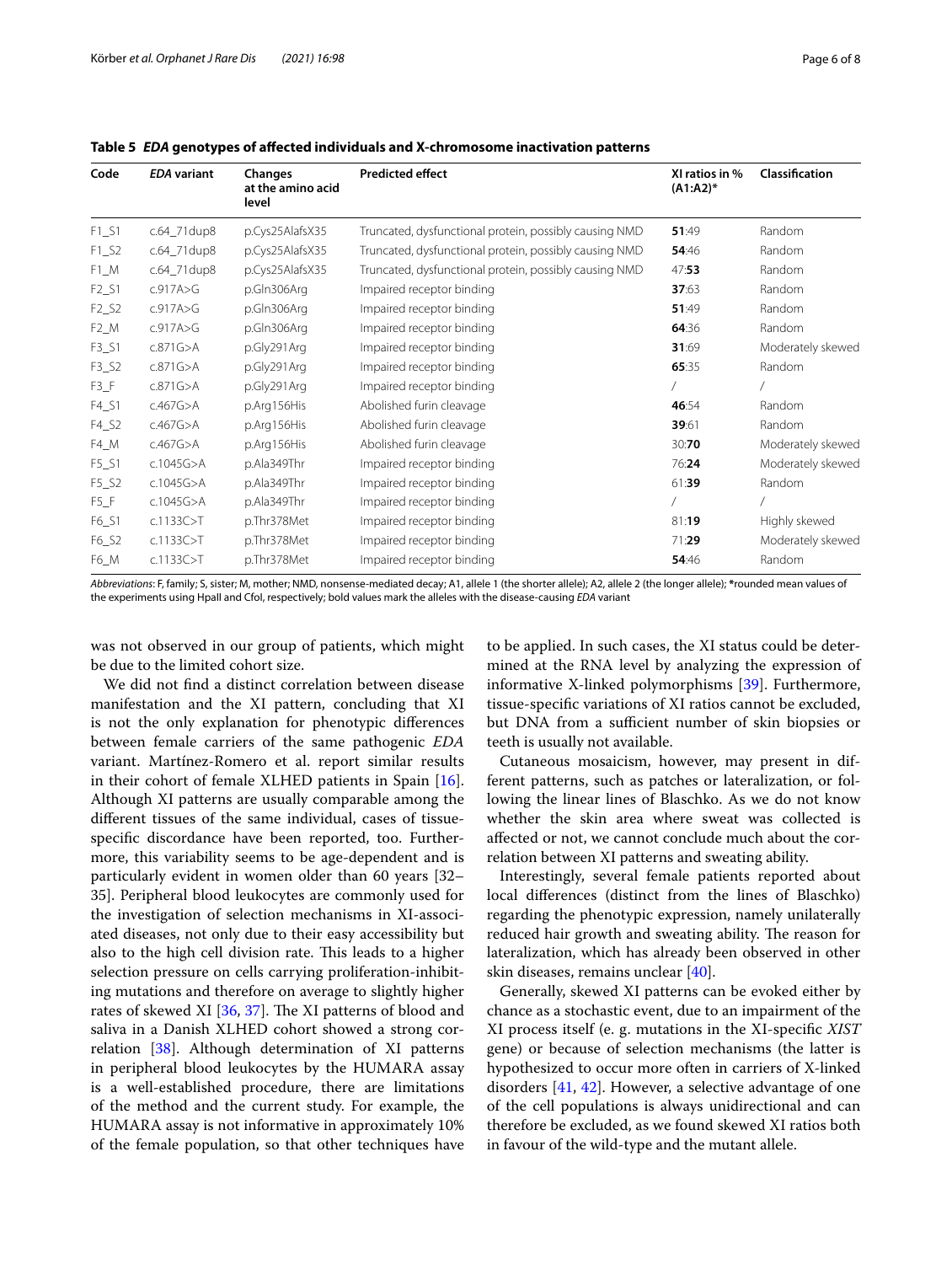The different pathogenic *EDA* variants of the six families are known to lead to comparable, full-blown clinical symptoms of XLHED in male patients. None of the patients carried the *EDAR* SNP rs3827760, a variant reported to potentially attenuate the severity of XLHEDrelated signs [\[5](#page-6-4)]. Nevertheless, other genetic or epigenetic factors, such as yet undetected polymorphisms, might have an impact on the patients' phenotypes. They could be detected by future whole exome sequencing and subsequent genotype–phenotype association studies.

## **Conclusions**

Although we neither found higher rates of nonrandom XI in our patients nor a distinct correlation between skewed XI ratios and phenotypic expression levels, it is conceivable that in some cases extremely shifted levels might have protective or pathogenic efects, respectively. Our research accentuates the need for further large-cohort studies (comparing not only family members, but also unrelated female carriers of the same *EDA* genotype) for final conclusions. This, however, might be challenging because of the rarity of XLHED and the fact that asymptomatic carriers without afected male relatives usually remain undetected. Moreover, a determination of generally accepted criteria for the classifcation of XLHED phenotypes as mild, moderate or severe will be needed for more objective evaluations. This study is the first systematic approach to phenotyping in female XLHED patients, which might be relevant for the question whether a medical treatment option currently explored in clinical trials should also be considered for afected females.

#### **Abbreviations**

ED: Ectodermal dysplasia; EDA: Ectodysplasin A; HED: Hypohidrotic ectodermal dysplasia; HUMARA: The human androgen receptor assay; SNP: Singlenucleotide polymorphism; XI: X-chromosome inactivation; XLHED: X-linked hypohidrotic ectodermal dysplasia.

#### **Acknowledgements**

We are very grateful to all patients and their families for participating in our study and to the Zangger Foundation (Switzerland) for funding. Furthermore, we thank Dr. J. A. Lee and Dr. J. Jones (Greenwood Genetic Center) for providing us DNA samples with diferent XI patterns as positive controls. Two of the authors of this publication are members of the European Reference Network (ERN) Skin, project ID number 739543.

#### **Authors' contributions**

HS and SMW conceptualized and designed the study. LK, HS and SMW collected and evaluated data, drafted the initial manuscript, and reviewed and revised it. NF carried out the Face2Gene analyses and critically reviewed the manuscript for intellectual content. Most of the work was performed by LK in fulfllment of the requirements for obtaining the degree Dr. med. from the Friedrich-Alexander University Erlangen-Nürnberg. All authors approved the fnal manuscript as submitted and agree to be accountable for all aspects of the work.

#### **Authors' information**

NF is an employee of FDNA Inc., the company developing Face2Gene.

#### **Funding**

Open Access funding enabled and organized by Projekt DEAL. This study was funded by the Zangger Foundation (research grant to HS).

#### **Availability of data and materials**

The datasets used and analysed during the current study are available from the corresponding author on reasonable request.

#### **Consent for publication**

Not applicable.

#### **Ethics approval and consent to participate**

This study was approved by the ethics committee of the University Erlangen-Nürnberg. All individuals gave written informed consent to participate (includ‑ ing consent to the use of their blood, respectively DNA, for molecular analysis). The study was conducted in accordance with the principles of the declaration of Helsinki.

#### **Competing interests**

The authors declare that they have no competing interests.

#### **Author details**

<sup>1</sup> Center for Ectodermal Dysplasias and Department of Pediatrics, University Hospital Erlangen, Loschgestr. 15, 91054 Erlangen, Germany. 2 FDNA Inc, Boston, MA, USA.

Received: 30 October 2020 Accepted: 9 February 2021 Published online: 23 February 2021

#### **References**

- <span id="page-6-0"></span>1. Itin PH, Fistarol SK. Ectodermal dysplasias. Am J Med Genet C. 2004;131:45–51.
- <span id="page-6-1"></span>2. Clarke A, Phillips DI, Brown R, Harper PS. Clinical aspects of X-linked hypohidrotic ectodermal dysplasia. Arch Dis Child. 1987;62:989–96.
- <span id="page-6-2"></span>3. Blüschke G, Nüsken KD, Schneider H. Prevalence and prevention of severe complications of hypohidrotic ectodermal dysplasia in infancy. Early Hum Dev. 2010;86:397–9.
- <span id="page-6-3"></span>4. Kere J, Srivastava AK, Montonen O, Zonana J, Thomas N, Ferguson B, et al. X-linked anhidrotic (hypohidrotic) ectodermal dysplasia is caused by mutation in a novel transmembrane protein. Nat Genet. 1996;13:409–16.
- <span id="page-6-4"></span>5. Cluzeau C, Hadj-Rabia S, Bal E, Clauss F, Munnich A, Bodemer C, et al. The EDAR370A allele attenuates the severity of hypohidrotic ectodermal dysplasia caused by EDA gene mutation. Br J Dermatol. 2012;166:678–81.
- <span id="page-6-5"></span>6. Schneider H, Hammersen J, Preisler-Adams S, Huttner K, Rascher W, Bohring A. Sweating ability and genotype in individuals with X-linked hypohidrotic ectodermal dysplasia. J Med Genet. 2011;48:426–32.
- 7. Al-Jassim AH, Swift AC. Persistent nasal crusting due to hypohidrotic ectodermal dysplasia. J Laryngol Otol. 1996;110:379–82.
- 8. Kaercher T. Ocular symptoms and signs in patients with ectodermal dysplasia syndromes. Graefes Arch Clin Exp Ophthalmol. 2004;242:495–500.
- 9. Dietz J, Kaercher T, Schneider AT, Zimmermann T, Huttner K, Johnson R, et al. Respiratory and ocular involvement in X-linked hypohidrotic ectodermal dysplasia. Eur J Pediatr. 2013;172:1023–31.
- 10. Lindfors PH, Voutilainen M, Mikkola ML. Ectodysplasin/NF-kappaB signaling in embryonic mammary gland development. J Mammary Gland Biol Neoplasia. 2013;18:165–9.
- <span id="page-6-6"></span>11. Wahlbuhl-Becker M, Faschingbauer F, Beckmann MW, Schneider H. Hypohidrotic ectodermal dysplasia: breastfeeding complications due to impaired breast development. Geburtshilfe Frauenheilkd. 2017;77:377–82.
- <span id="page-6-7"></span>12. Lyon MF. Gene action in the X-chromosome of the mouse (*Mus musculus* L.). Nature. 1961;190:372–3.
- 13. Pavlovsky M, Fuchs-Telem D, Nousbeck J, Sarig O, Sprecher E. Molecular evidence for the role of X-chromosome inactivation in linear presentation of X-linked hypohidrotic ectodermal dysplasia. Clin Exp Dermatol. 2012;37:186–8.
- 14. Lei K, Zhang Y, Dong Z, Sun Y, Yi Z, Chen Z. A novel 1-bp deletion mutation and extremely skewed X-chromosome inactivation causing severe